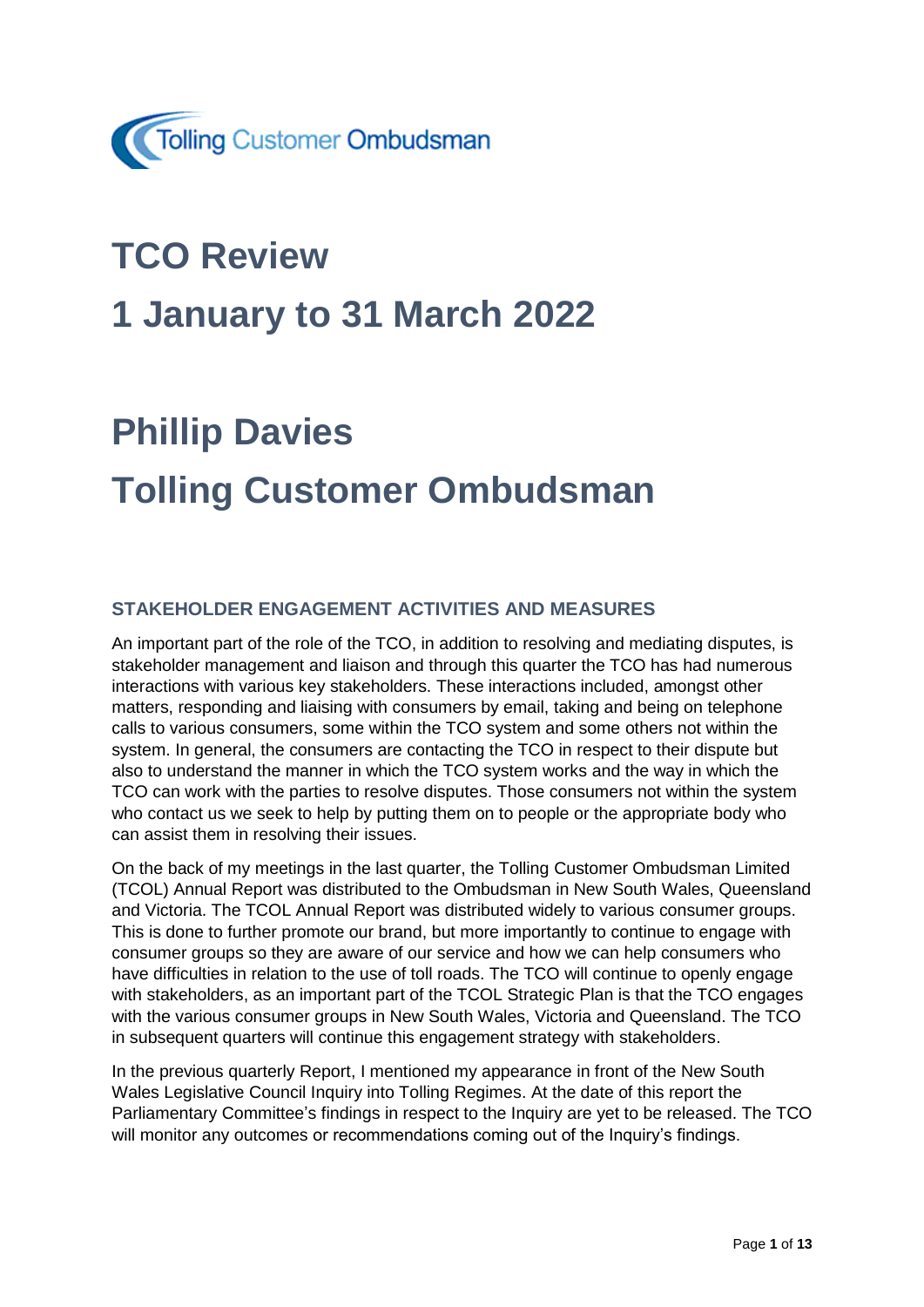Another change to stakeholder engagement was implemented during the last quarter. Rather than the TCO meeting with Transurban every six months to discuss systemic issues that are causing customers potential difficulties, these meetings are now held quarterly and this measure is enshrined in the TCO Terms of Reference.

#### **INTRODUCTION**

Operationally, during this period COVID-19 was continuing to have an impact on consumers and travel on toll roads in all jurisdictions of New South Wales, Queensland and Victoria with varying degrees. However, thankfully it has had a less significant impact than previous quarters. Fortunately, during this quarter there were no lockdowns in all the States. It would appear that Queensland was affected more than New South Wales and Victoria during this quarter. The total figure of 113 complaints in this quarter is relatively low but is an increase on the number of 99 complaints in the October to December period in 2021. In Queensland in particular, the figure of 18 complaints is the lowest figure for 12 months. In Victoria, the figure of 35 complaints is an increase on last quarter and similar to the figure of 39 complaints in the January to March 2021 quarter. The figure of 60 complaints in New South Wales is substantially similar to the last two quarters but still a significant reduction on the historic claim numbers for quarters before the effects of COVID-19. The figure of 500 nationally for the 12-month period is relatively low in terms of numbers of complaints in a pre-Covid environment.

#### **COMPLAINT RESOLUTION**

The TCO has a quarterly reporting regime. This was implemented to address stakeholder feedback that trend analysis would be useful. This report provides data on the last 12 months (building on data already presented), being report 11. The TCO will keep presenting the prior 12 months of statistics on a rolling basis.

Additional information will be presented as our systems development allow.

Consumer demographics: Overall, the predominant means of contacting the TCO with a complaint continues to be electronically, either through the online dispute form or via emailing the complaint form after downloading it from the TCO website: [www.tollingombudsman.com.au.](http://www.tollingombudsman.com.au/)

The TCO recognises that telephone contact is very important for some consumers and understands some consumers, when a dispute arises, would prefer and need to discuss or clarify issues over the telephone with the TCO. It continues to be important at this time to discuss matters over the telephone with consumers so as to assess what are the "hot button" issues for consumers and what consumers perceive to be systemic issues/problems in respect to their use of toll roads. Anecdotally, calls to the 1800 number remain steady and come from all jurisdictions. However, the number of referrals required from the full-time office hours reception service (another response to constructive feedback) to the TCO has declined as customers are often able to receive a quick answer to their query from the service staff.

In recent interactions by consumers with the TCO, the TCO has been checking on whether the consumers found the making of the claim on the TCO website to be both easy and userfriendly. The feedback has been generally positive in this regard, but occasionally the TCO works through the process of lodging a claim over the telephone with consumers if that is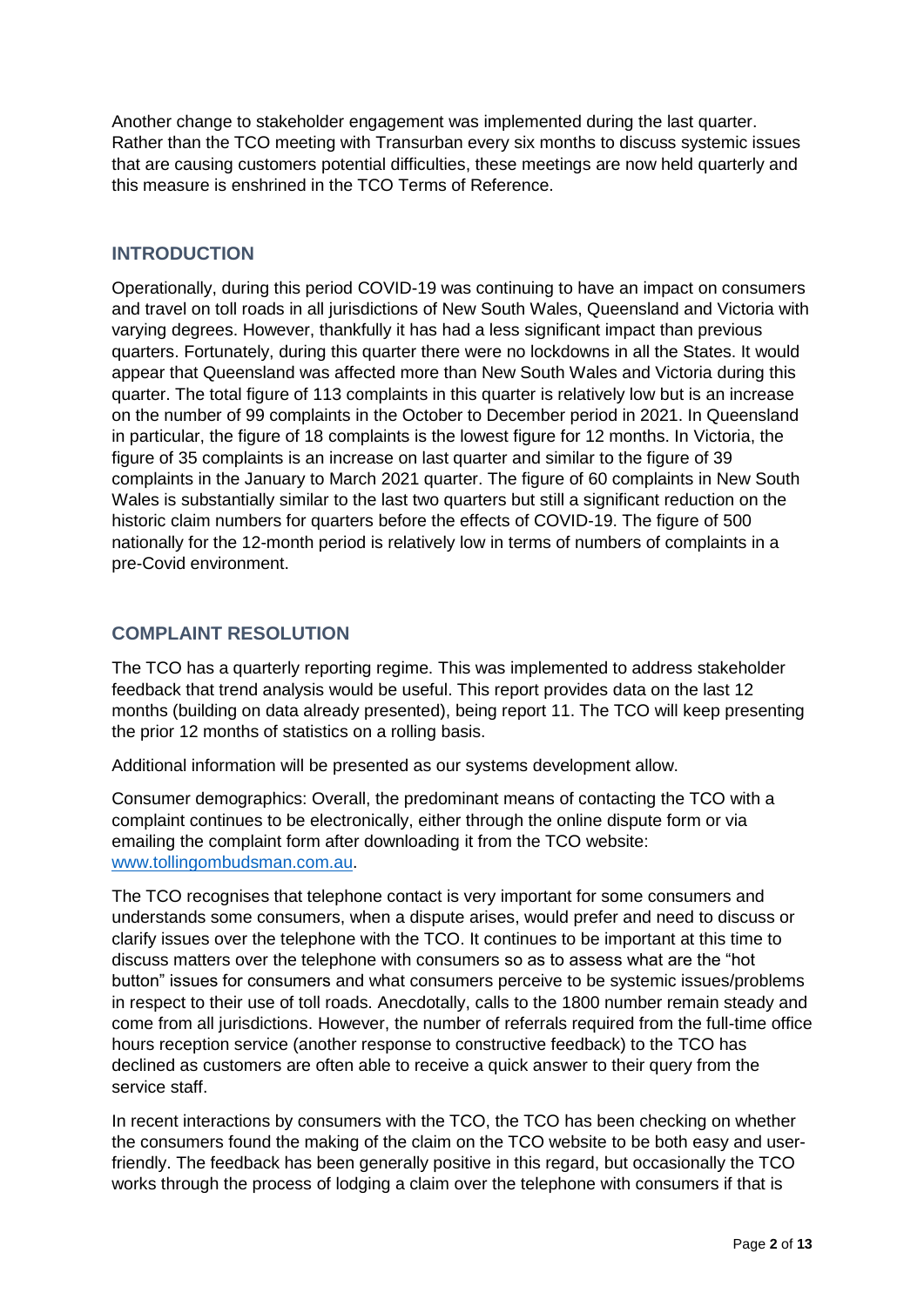what they require. In addition, to ensure the appropriate processes are followed, the TCO asks consumers whether they have sought to resolve the matter with the Linkt Customer Resolutions team before they contacted the TCO to ensure that proper process is being followed.

The TCO also made himself available to meet with consumers in person if required in Victoria, New South Wales and in Queensland where the TCO, subject to COVID-19 restrictions, is on the ground in Brisbane for two days per month. The TCO has also made himself available to meet by teleconference if that is more convenient for consumers.

As a general observation, those consumers who solely rely on Australia Post for their communication seem to be more concerned about the amount of time taken to receive communication/correspondence in the mail. Anecdotally, it would seem that COVID-19 has impacted on delivery times for Australia Post and particularly those that involve correspondence between states. This is a matter that has been raised with the TCO during telephone contact. These consumers tend to be elderly who either cannot use or do not have access to technology. There is also a small number of consumers who cannot afford the technology for email or internet. The TCO will continue to monitor this matter going forward.

The TCO meets with the Toll Operator every quarter to discuss any "hot button" issues that, in the view of the TCO, are causing consumers concerns or any aspect of the Toll Operator's processes or systems that have the potential to cause concerns for consumers. However, on the odd occasion, if systemic issues are identified and are causing fundamental consumer concerns, the TCO will seek to meet with the Toll Operator as soon as possible and not wait for the quarterly meeting.



The TCO operates across three states in Australia – New South Wales, Queensland and Victoria.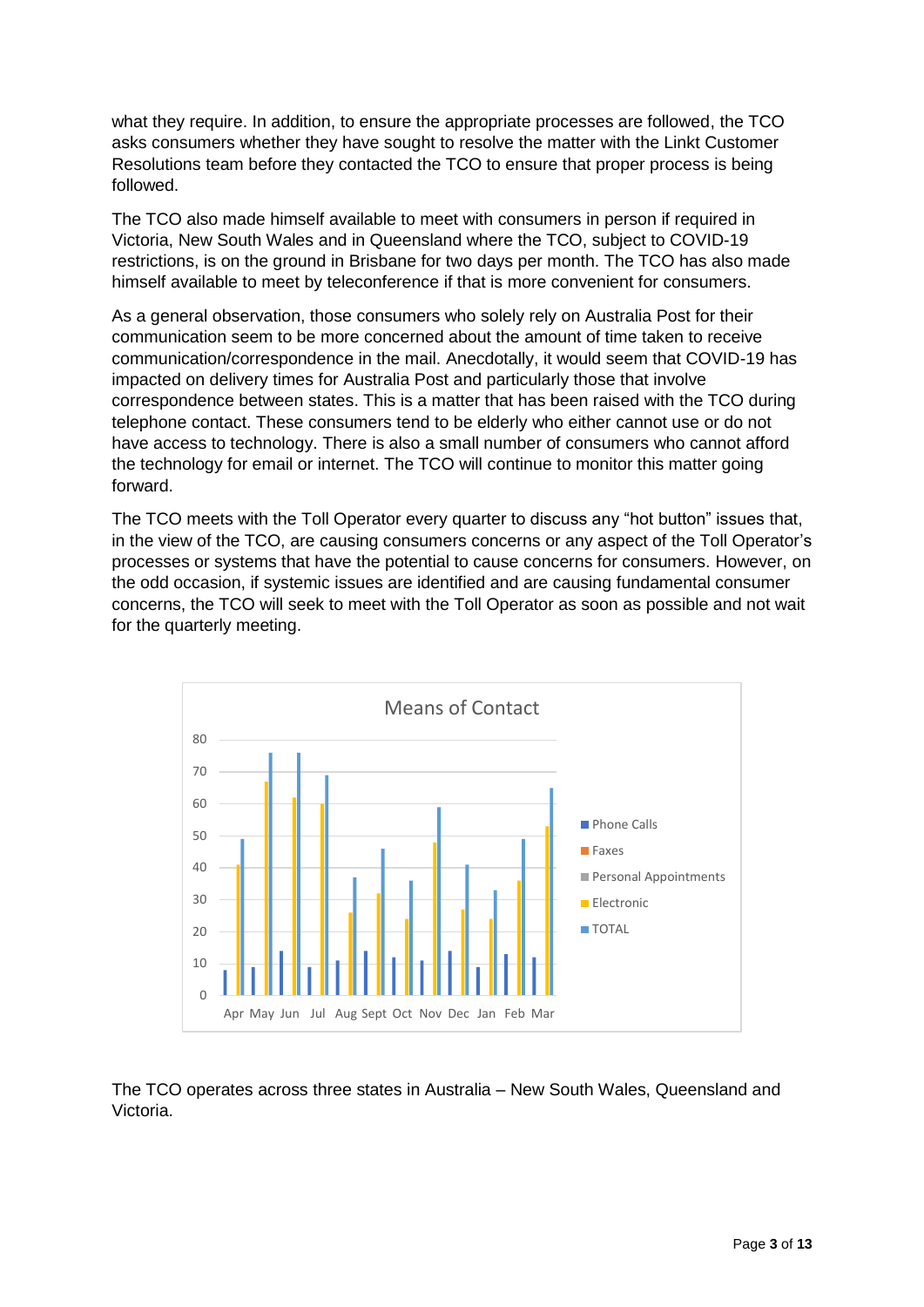

#### **Complaint information**

In the most recent period (ie 1 April 2021 to 31 March 2022 inclusive), 500 complaints were received. New South Wales consumers continue to represent approximately just over half of the TCO workload, with Victoria approximately 27% and Queensland consumers just over 20%. Last year Victoria was most impacted in terms of number of complaints, and therefore the percentage of Victorian complaints to total complaints was significantly down on previous years. In the present quarter, the number of complaints in Queensland is relatively low. As discussed in previous reports, the TCO anticipates, and the recent numbers seem again to support this view, subject to any unusual COVID-19 impact, that in the next year the percentage of Victorian complaints to total complaints will go back to the historical percentage of about 30% of complaints and the Queensland percentage will revert back to near 20% of total complaints.

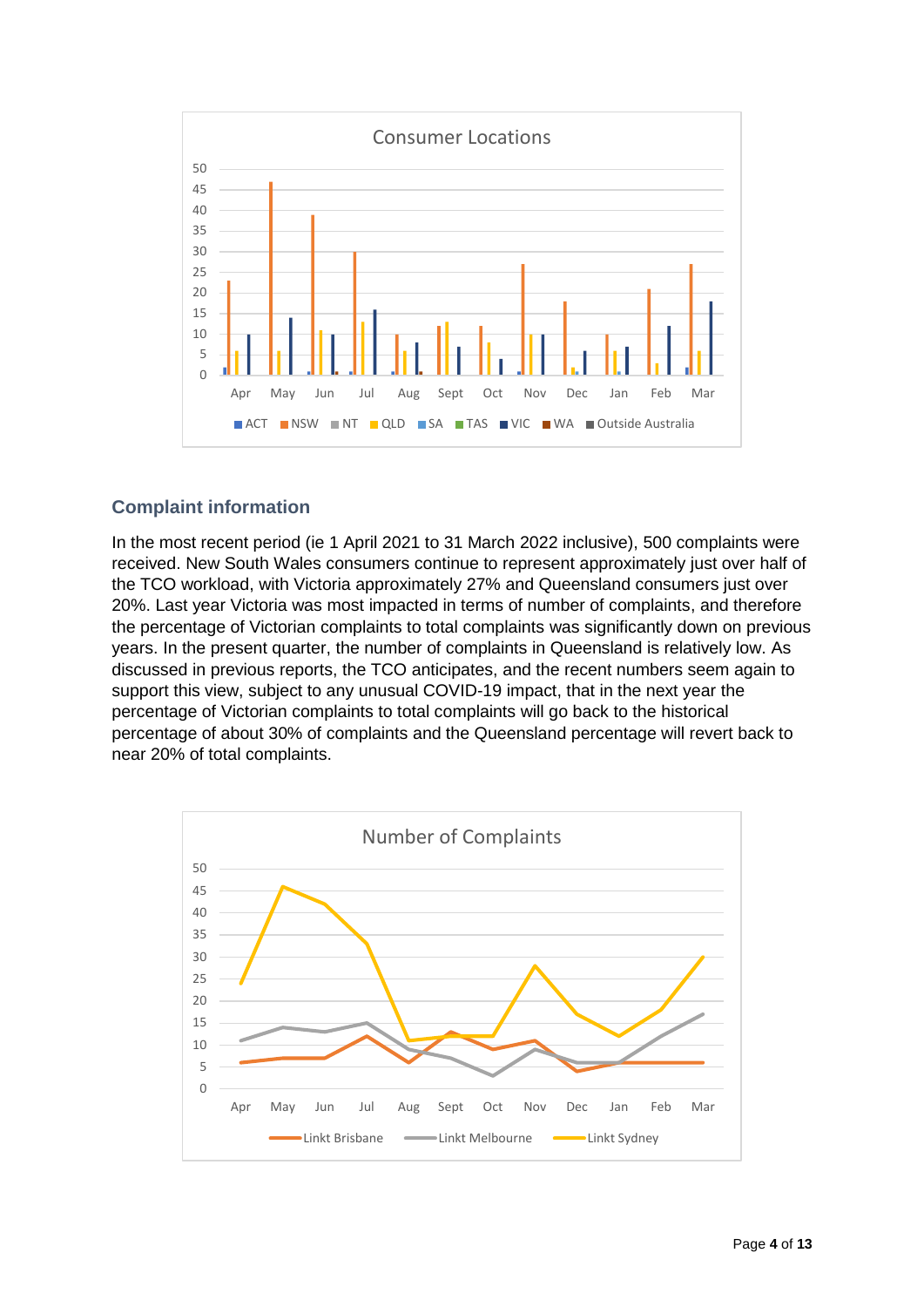The time period for the purposes of this report is now more than two years so the view of the TCO is that some long-term projections can be drawn just from this information. However, it must be noted in that context that these conclusions must take into account significant parts of the period where the impact of COVID-19 will necessarily affect the numbers. No doubt this will improve over time and be easier to assess after the COVID-19 impact. Hopefully, report 12 (the next report) will be the first period in the last two years that is not significantly affected by COVID-19.

The total of 113 complaints made in the period 1 January to 31 March 2022 is an increase on the number of complaints in the previous quarter. It is important to note, however, that this number of 113 complaints is well in excess of complaints for the April to June 2020 quarter being 74, which is a historic low and reflects the significant impact COVID-19 had on all three States during that period. However, what is not clear is the impact of COVID-19 on in particular, the matters contributing to a decrease in the Queensland numbers in this quarter (see discussion earlier on the reasons for this).

Obviously, COVID-19 still has had an impact in all jurisdictions, but has had a more significant impact in some jurisdictions. For example, the number of complaints in Victoria in the October to December 2021 quarter reduced significantly from the last two quarters. This figure is similar to the figures in Victoria during the stringent COVID-19 lockdown measures in some other quarters in 2020. However, in the present quarter the Victorian complaints are more in line with those previous quarters. To complete the comparison analysis, the Queensland complaints for the January to March 2022 quarter is a reduction on the complaints in the previous quarters. This may be a reflection of the fact that Queensland was subject to the same COVID-19 restrictions in this quarter as was the case in Melbourne and Sydney, whereas in previous quarters it had not been.

Generally, and historically, the TCO averages 1,000 complaints per year for the Toll Operator in the scheme and so would expect approximately 250 complaints per quarter. To receive 500 complaints in the last 12-month period is a significant reduction on the number expected. However, the TCO notes again in the last 12-month period the number of complaints has been impacted significantly by COVID-19. Nevertheless, the Toll Operator should be commended on the continual improvements being made to its internal complaint resolution services.

Irrespective of location, the nature of the complaints remains essentially the same. The main issues in the last year relate to billing/tolling. This is most often the application of administrative fees or infringement fines, and whether these have been properly incurred. However, the TCO notes that in the latest quarter account management complaints are higher than billing/tolling complaints. It is too early to tell whether this is a trend or a one off. The TCO will monitor this issue going forward.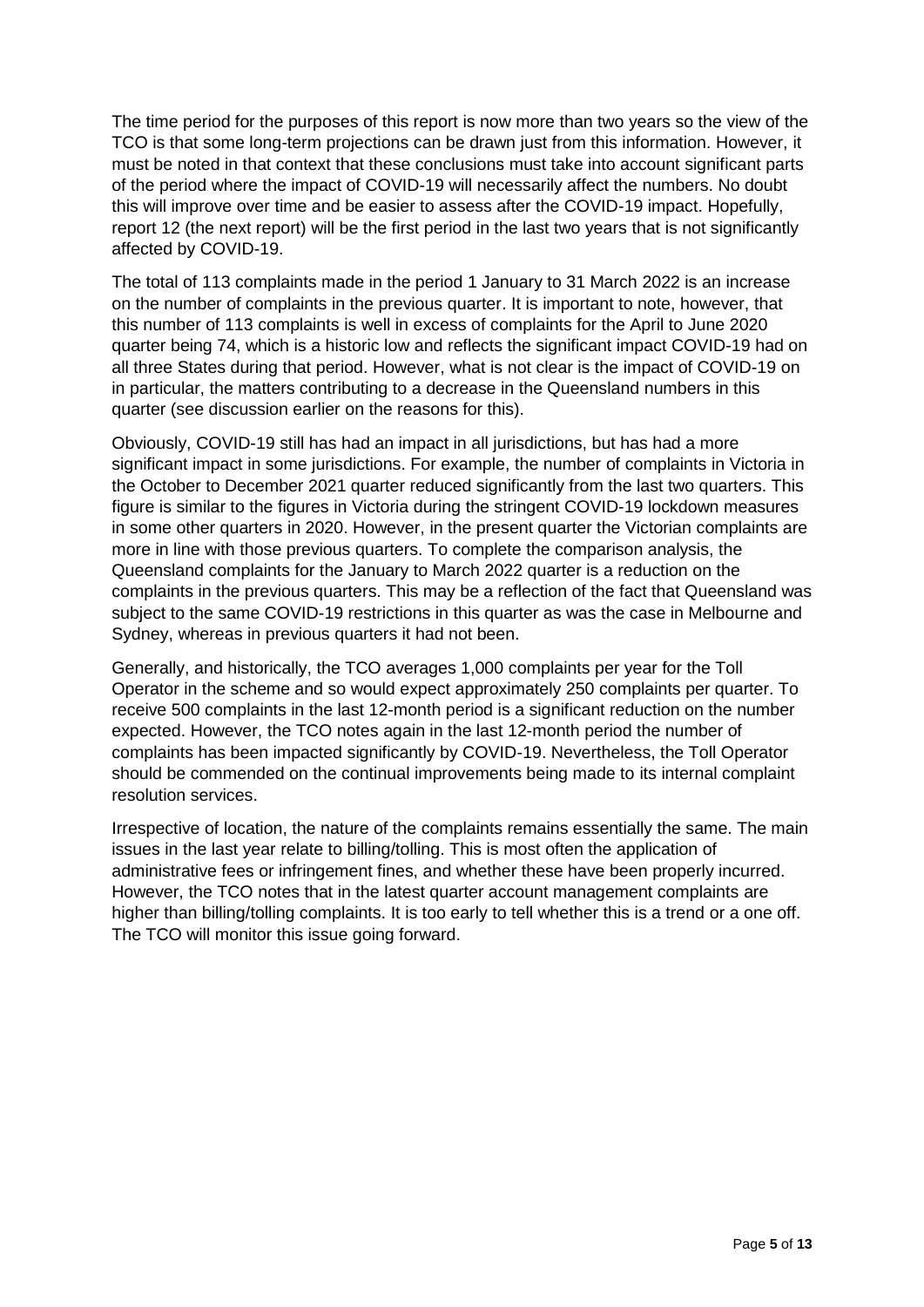



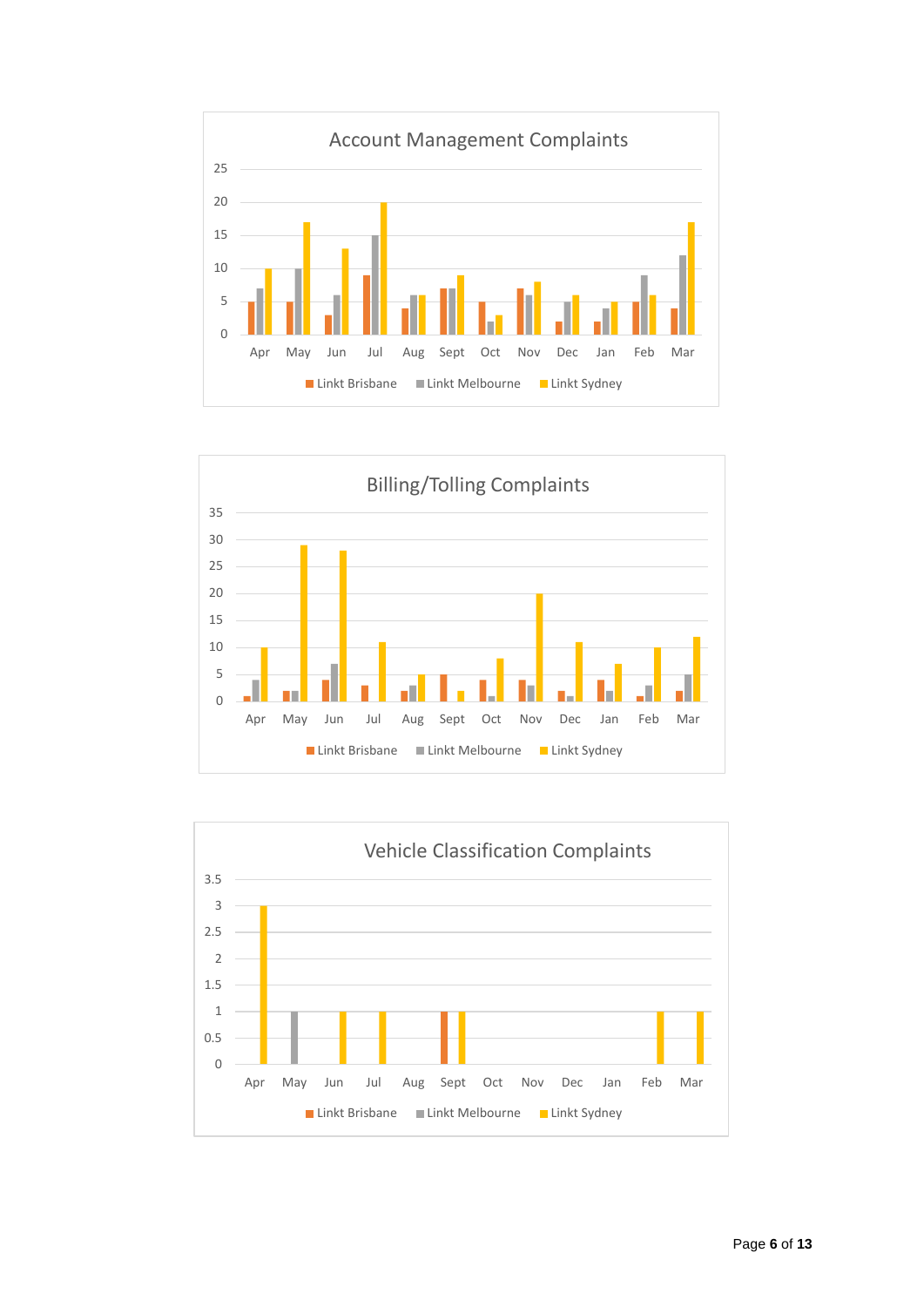Often, once lodged, the complaints handled by the TCO are quickly resolved in discussions with the Toll Operator.



It is pleasing to note that the longer timeframes are generally coming down in comparison to late 2019 which tended to be more in the 30-60 day period. This indicates a quicker time of resolution of complaints, particularly given the period includes various months where COVID-19 has had a detrimental impact on the psyche of consumers. In addition, pleasingly in this quarter the 31-60 day category has significantly been reduced and this is markedly better than the industry standard for internal dispute resolution, being allowed to take up to 45 days. This obviously needs to be monitored carefully. In the previous quarters there were a number of earlier disputes that took longer than usual to settle due to the anxiety of consumers because of COVID-19 and COVID-19 related financial issues. Overall, in this quarter the number of days to resolve disputes is reducing, but obviously work needs to continue to ensure this is a continuing trend.

Where a resolution is achieved, the outcome can range from non-financial actions (explanations, release of information, assistance with referrals, etc.) to an acceptance of an original offer to resolve, to updating a credit listing as paid or a removal of a credit listing due to extenuating circumstances, to a financial benefit from waiver of an amount of debt or a payment.

In some complaints, the financial benefit can be proportionally significant, but the instances of tens of thousands of dollars of debt are generally not able to be resolved through the TCO scheme as these levels of debt arise predominantly through the imposition of fines by State authorities, which are outside of the TCO's jurisdiction.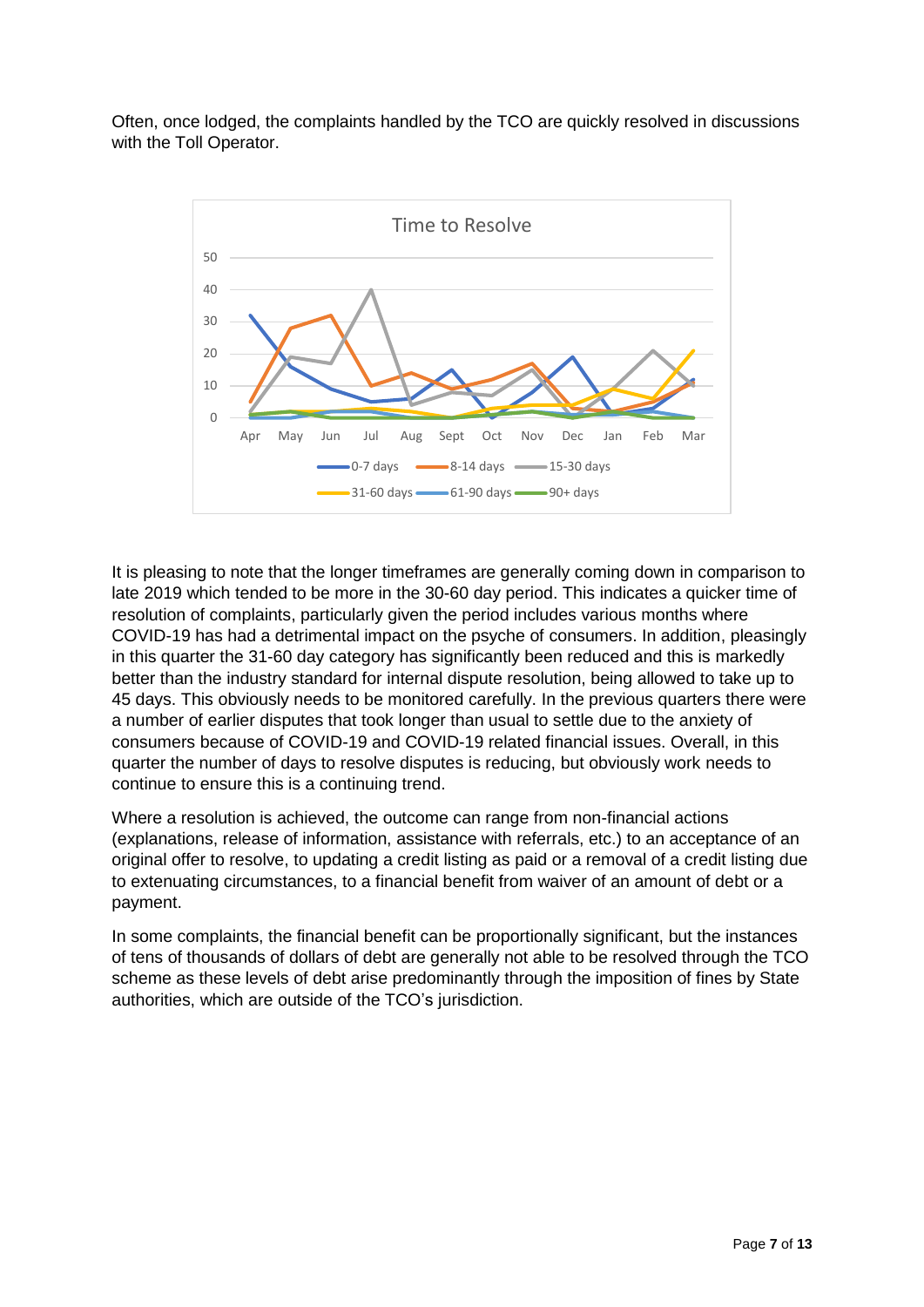

Given the data from Linkt Brisbane is now for more than 12 months, some conclusions can be drawn from the information. That is, the number of complaints is relatively steady except for the last quarter and that the numbers in respect to disputes are at the relatively minor end of the scale.



Given the data from Linkt Melbourne is now for more than 12 months, some conclusions can be drawn from the information. That is, the number of complaints in 2020 was generally down for the most part of 2020 due to COVID-19 restrictions, but for 2021 and 2022 the number of complaints are trending more towards historical levels, albeit slowly.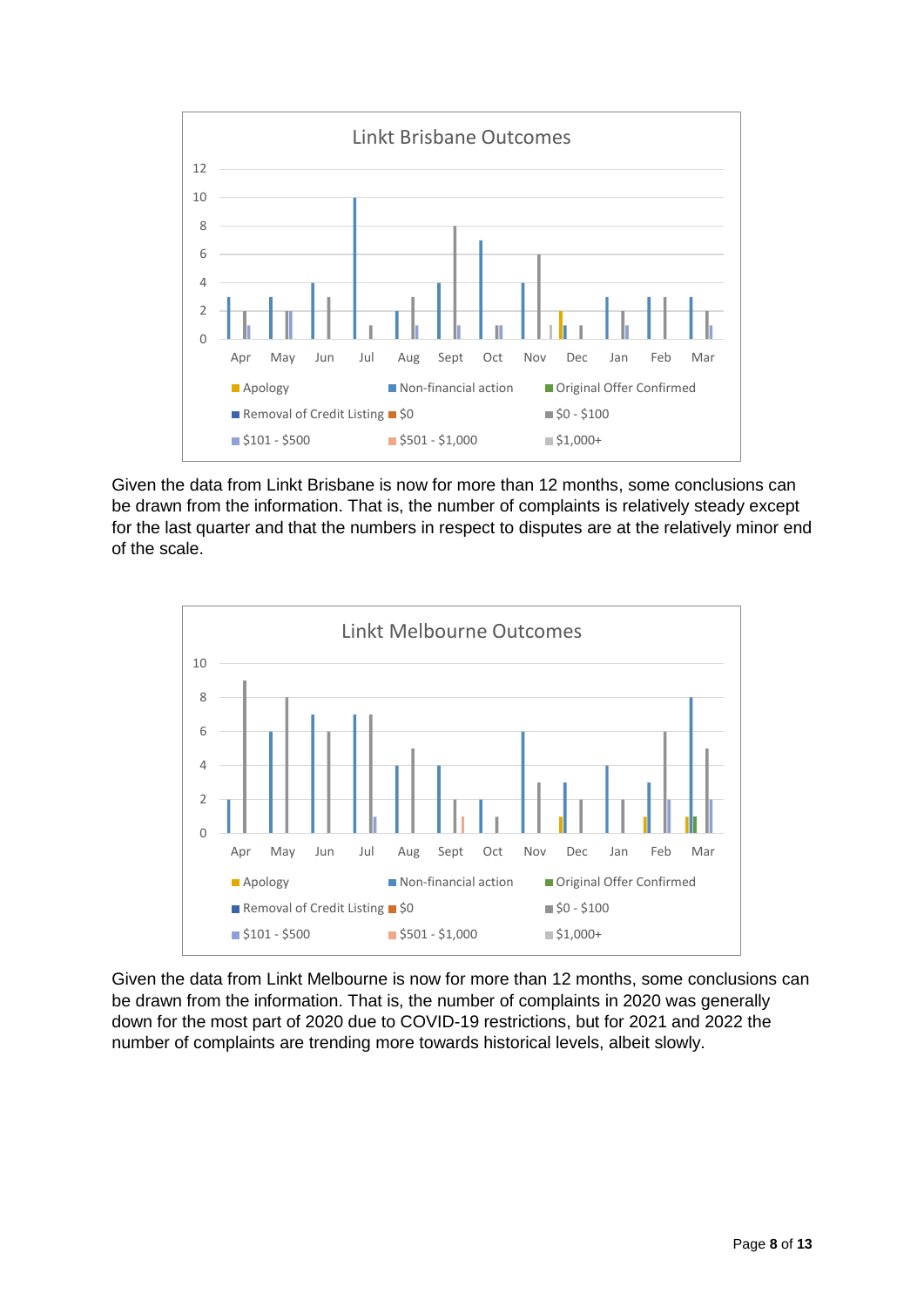

Given the data from Linkt Sydney is now for more than 12 months, some conclusions can be drawn from the information. That is, the number of complaints in 2020/2021 and in the first quarter of 2022 was generally down from the historical numbers, but less than for other jurisdictions. In the most recent quarter, complaints were substantially similar to the previous quarter but up very slightly. The figure is still a reduction on the usual numbers. Once the impact of COVID-19 is reduced, it is likely the number of disputes will be near historic levels.

#### **ISSUES**

Efforts by the Toll Operator to contact consumers is a continuing common theme in the complaints. The consequence of this is that tolls and default notices are issued for debts which have been incurred over a significant period of time before the complaint is raised. This obviously is a real source of frustration for consumers and anecdotally seems to be one particular factor that derogates against consumers wanting or being willing to settle complaints or settle complaints in a timely fashion.

As noted in the various reports over the last 24 months, the consumer claims not to have received any correspondence about any non-payment and no contact is made with them. Where there are multiple letters sent, given the overall success rates for delivery by Australia Post, albeit their service delivery times for postage has increased over the period, the likelihood is that the correspondence reaches the location to which it is addressed.

The explanation is frequently that multiple attempts were made through a variety of media (email, post, telephone, SMS) but were unsuccessful. This is often attributed to a failure to update contact details with the relevant licencing authorities.

Outdated contact information could explain the lack of success in reaching relevant consumers. However, it appears that once debt collectors are engaged, the collection agency is quickly able to locate the consumer and make contact. This implies that the consumer can be reached through the application of different approaches.

The underlying cause of why collection agencies are able to quickly locate and make contact with consumers when the Toll Operator has not been able to for long periods of time is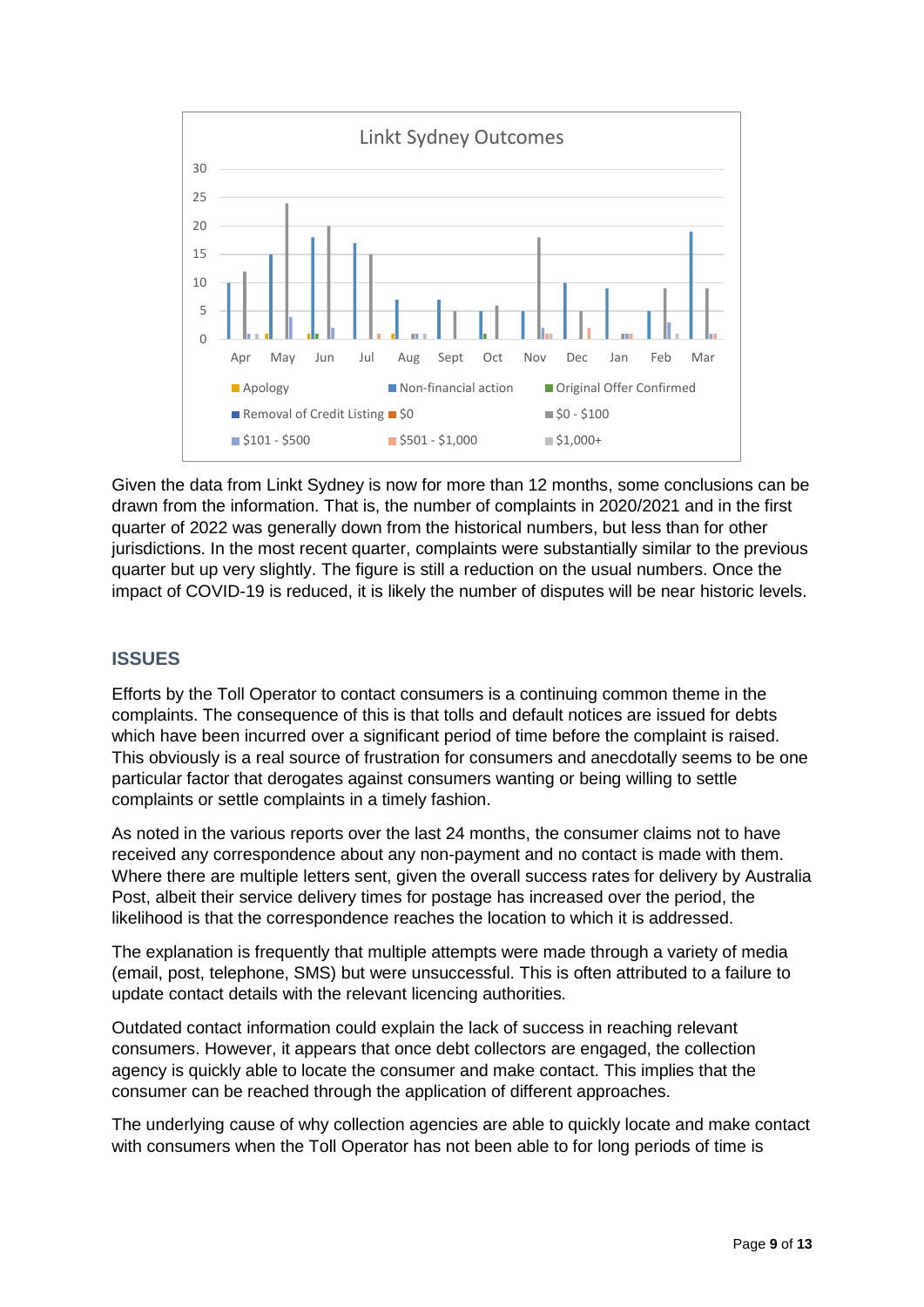something that the Toll Operator may wish to investigate in liaison with state authorities, who maintain the licencing information for drivers.

As a general observation, once a debt collection agency is involved in dealing with consumers the anxiety level of the consumer rises considerably.

In my view, earlier follow up and negotiation on the debt incurred will result in a greater recovery rate, a more timely recovery rate and enhanced consumer satisfaction.

#### **FUTURE REPORTING**

This report is the 11<sup>th</sup> version of the enhanced reporting approach and will become more sophisticated over time. Reporting is not merely focused at a particular quarter in a particular reporting period (although the commentary will focus on the most recent trends), but will build on the data above to provide trend analysis over the longer term. As discussed earlier, hopefully the next reporting period, being report 12, will not be significantly impacted by COVID-19. However, if it is, it will hopefully be on a less significant basis than for the period from March 2020 to 31 December 2021. From an anecdotal viewpoint, it seems that the signs in the present quarter are that circumstances are slowly coming back to normal in terms of toll road travel.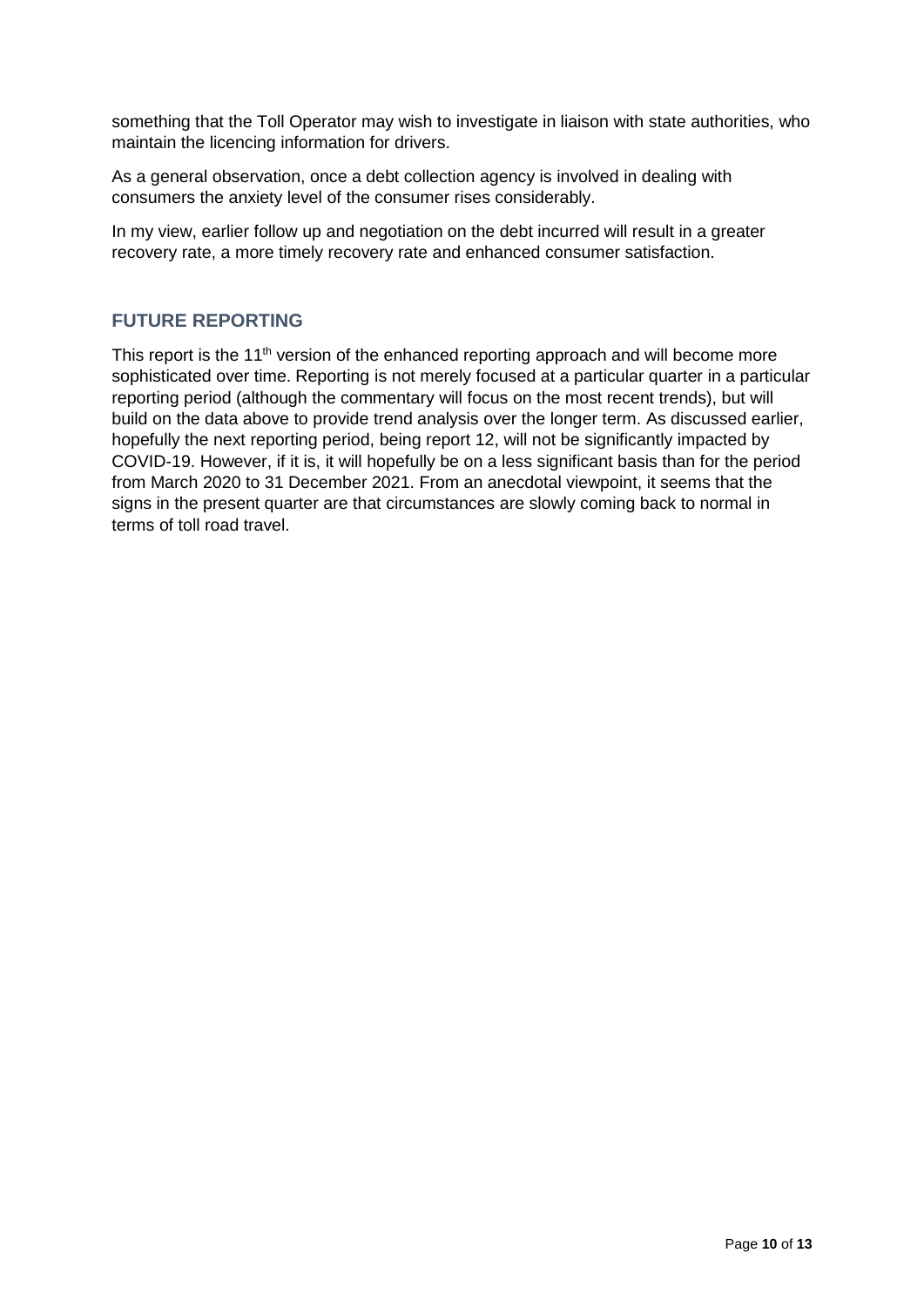### **APPENDIX 1: RAW DATA 2021/2022**

| <b>TCO Contact Types</b>                 | Apr            | May       | Jun            | Jul         | Aug            | Sept        | Oct            | Nov            | <b>Dec</b>     | Jan            | Feb       | Mar            |            |
|------------------------------------------|----------------|-----------|----------------|-------------|----------------|-------------|----------------|----------------|----------------|----------------|-----------|----------------|------------|
| <b>Phone Calls</b>                       | 8              | 9         | 14             | 9           | 11             | 14          | 12             | 11             | 14             | 9              | 13        | 12             |            |
| Faxes                                    | 0              | 0         | 0              | 0           | 0              | 0           | 0              | 0              | 0              | 0              | 0         | 0              |            |
| Personal<br>Appointments                 | 0              | 0         | 0              | 0           | 0              | 0           | 0              | 0              | $\mathsf 0$    | 0              | 0         | 0              |            |
| Electronic                               | 41             | 67        | 62             | 60          | 26             | 32          | 24             | 48             | 27             | 24             | 36        | 53             |            |
| <b>TOTAL</b>                             | 49             | 76        | 76             | 69          | 37             | 46          | 36             | 59             | 41             | 33             | 49        | 65             |            |
| <b>TCO Consumer</b><br>Locations         | Apr            | May       | Jun            | Jul         | Aug            | Sept        | Oct            | Nov            | Dec            | Jan            | Feb       | Mar            |            |
| <b>ACT</b>                               | $\overline{2}$ | 0         | $1\,$          | 1           | $\mathbf{1}$   | $\mathbf 0$ | 0              | $\mathbf{1}$   | $\mathsf 0$    | $\mathsf 0$    | 0         | $\overline{2}$ |            |
| <b>NSW</b>                               | 23             | 47        | 39             | 30          | 10             | 12          | 12             | 27             | 18             | 10             | 21        | 27             |            |
| NT                                       | 0              | 0         | 0              | 0           | 0              | $\mathbf 0$ | 0              | 0              | $\mathsf 0$    | 0              | 0         | 0              |            |
| <b>QLD</b>                               | 6              | 6         | 11             | 13          | 6              | 13          | 8              | 10             | 2              | 6              | 3         | 6              |            |
| SA                                       | $\mathsf 0$    | 0         | 0              | 0           | 0              | 0           | 0              | 0              | 1              | 1              | 0         | 0              |            |
| <b>TAS</b>                               | 0              | 0         | 0              | 0           | 0              | 0           | 0              | 0              | 0              | $\mathsf 0$    | 0         | 0              |            |
| <b>VIC</b>                               | 10             | 14        | 10             | 16          | 8              | 7           | 4              | 10             | 6              | $\overline{7}$ | 12        | 18             |            |
| <b>WA</b>                                | 0              | $\pmb{0}$ | $\mathbf{1}$   | 0           | 1              | 0           | 0              | 0              | $\mathsf 0$    | $\mathsf 0$    | 0         | 0              |            |
| Outside Australia                        | 0              | 0         | 0              | 0           | 0              | 0           | 0              | $\pmb{0}$      | $\mathsf 0$    | $\mathsf 0$    | 0         | 0              |            |
| Complaint<br><b>Numbers</b>              | Apr            | May       | Jun            | Jul         | Aug            | Sept        | Oct            | Nov            | <b>Dec</b>     | Jan            | Feb       | Mar            |            |
| Linkt Brisbane                           | 6              | 7         | $\overline{7}$ | 12          | 6              | 13          | 9              | 11             | $\overline{4}$ | 6              | 6         | 6              | 93         |
| Linkt Melbourne                          | 11             | 14        | 13             | 15          | 9              | 7           | 3              | 9              | 6              | 6              | 12        | 17             | 122        |
| Linkt Sydney                             | 24             | 46        | 42             | 33          | 11             | 12          | 12             | 28             | 17             | 12             | 18        | 30             | 285        |
| <b>TOTAL</b>                             | 41             | 67        | 62             | 60          | 26             | 32          | 24             | 48             | 27             | 24             | 36        | 53             | <b>500</b> |
| <b>Time Taken to</b><br>Resolve          | Apr            | May       | Jun            | Jul         | Aug            | Sept        | Oct            | Nov            | Dec            | Jan            | Feb       | Mar            |            |
| 0-7 days                                 | 32             | 16        | 9              | 5           | 6              | 15          | 0              | 8              | 19             | 1              | 3         | 12             |            |
| 8-14 days                                | 5              | 28        | 32             | 10          | 14             | 9           | 12             | 17             | 3              | $\overline{2}$ | 5         | 11             |            |
| 15-30 days                               | 2              | 19        | 17             | 40          | 4              | 8           | $\overline{7}$ | 15             | 0              | 9              | 21        | 10             |            |
| 31-60 days                               | $\mathbf 1$    | 2         | $\mathbf 2$    | 3           | $\overline{2}$ | $\pmb{0}$   | 3              | $\overline{4}$ | $\overline{4}$ | 9              | 6         | 21             |            |
| 61-90 days                               | $\mathsf 0$    | 0         | $\overline{2}$ | 2           | $\pmb{0}$      | 0           | $\mathbf 1$    | $\overline{2}$ | 1              | $\mathbf 1$    | 2         | $\mathbf 0$    |            |
| 90+ days                                 | $\mathbf{1}$   | 2         | $\pmb{0}$      | $\pmb{0}$   | $\pmb{0}$      | $\mathbf 0$ | $\mathbf 1$    | $\overline{2}$ | $\pmb{0}$      | $\mathbf 2$    | $\pmb{0}$ | 0              |            |
| <b>TOTAL</b>                             | 41             | 67        | 62             | 60          | 26             | 32          | 24             | 48             | 27             | 24             | 37        | 54             |            |
| <b>Linkt Brisbane</b><br><b>Outcomes</b> | Apr            | May       | Jun            | Jul         | Aug            | Sept        | Oct            | Nov            | Dec            | Jan            | Feb       | Mar            |            |
| Apology                                  | 0              | $\pmb{0}$ | $\pmb{0}$      | $\pmb{0}$   | $\pmb{0}$      | $\pmb{0}$   | $\pmb{0}$      | 0              | $\mathbf 2$    | 0              | 0         | 0              |            |
| Non-financial action                     | 3              | 3         | 4              | 10          | $\overline{2}$ | 4           | $\overline{7}$ | $\overline{4}$ | $\mathbf{1}$   | 3              | 3         | 3              |            |
| Original Offer<br>Confirmed              | $\pmb{0}$      | $\pmb{0}$ | $\mathsf 0$    | 0           | $\pmb{0}$      | 0           | $\pmb{0}$      | 0              | 0              | 0              | 0         | 0              |            |
| Removal of Credit<br>Listing             | $\mathbf 0$    | $\pmb{0}$ | $\pmb{0}$      | 0           | $\mathbf 0$    | 0           | 0              | 0              | 0              | 0              | $\pmb{0}$ | 0              |            |
| \$0                                      | $\pmb{0}$      | 0         | 0              | 0           | $\pmb{0}$      | 0           | 0              | 0              | $\mathsf 0$    | $\pmb{0}$      | 0         | 0              |            |
| $$0 - $100$                              | $\overline{2}$ | 2         | 3              | $\mathbf 1$ | 3              | 8           | $\mathbf{1}$   | 6              | $\mathbf{1}$   | $\overline{2}$ | 3         | $\overline{2}$ |            |
| $$101 - $500$                            | 1              | 2         | 0              | $\pmb{0}$   | $\mathbf{1}$   | $\mathbf 1$ | $\mathbf 1$    | 0              | 0              | $\mathbf 1$    | 0         | 1              |            |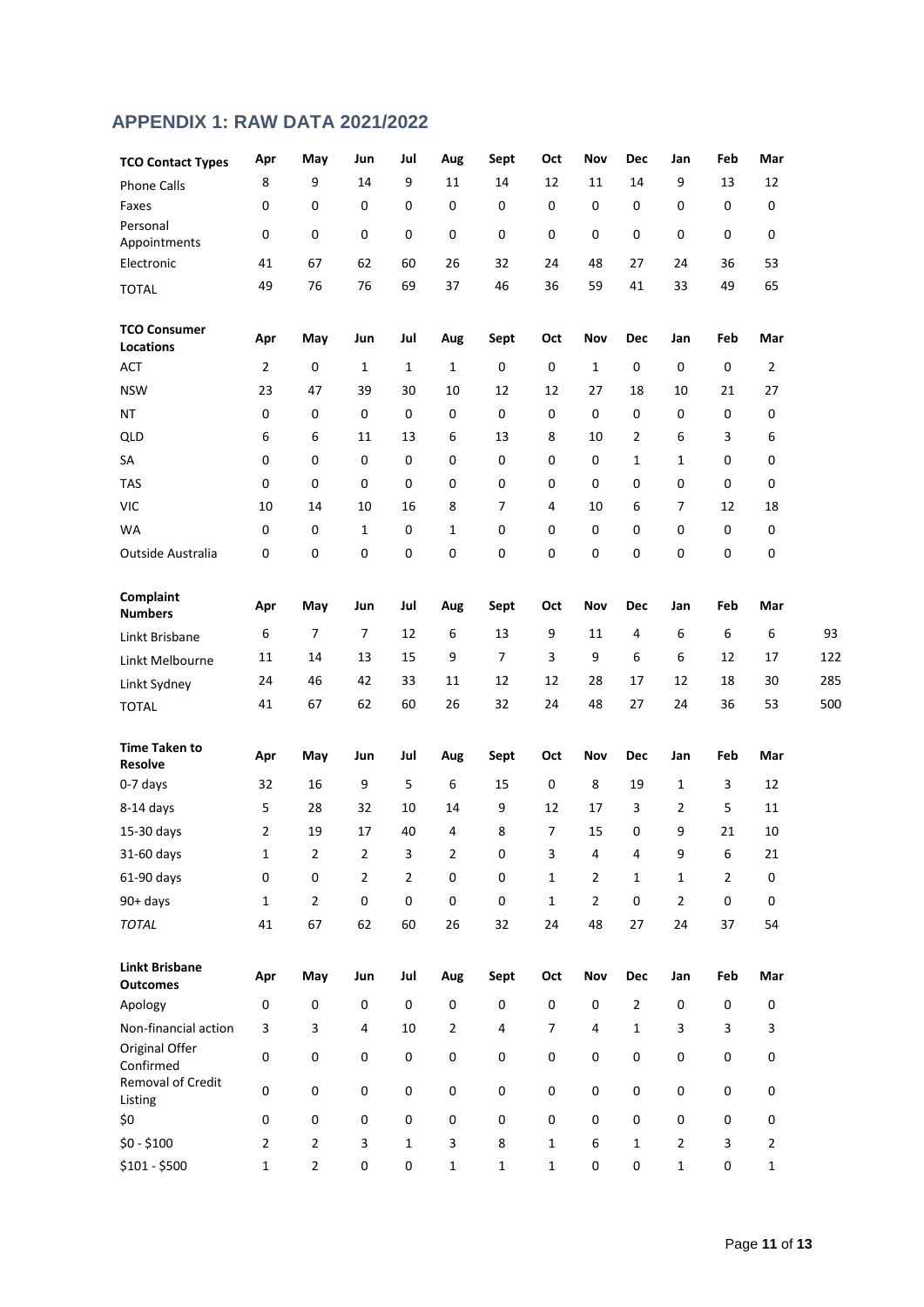| \$501 - \$1,000                                   | 0              | 0              | 0              | 0         | 0              | 0              | 0              | 0              | 0              | 0              | 0              | 0              |
|---------------------------------------------------|----------------|----------------|----------------|-----------|----------------|----------------|----------------|----------------|----------------|----------------|----------------|----------------|
| $$1,000+$                                         | 0              | 0              | 0              | 0         | 0              | 0              | 0              | $\mathbf{1}$   | 0              | 0              | 0              | 0              |
| <b>TOTAL</b>                                      | 6              | 7              | 7              | 11        | 6              | 13             | 9              | 11             | 4              | 6              | 6              | 6              |
| <b>Linkt Melbourne</b><br><b>Outcomes</b>         | Apr            | May            | Jun            | Jul       | Aug            | Sept           | Oct            | Nov            | <b>Dec</b>     | Jan            | Feb            | Mar            |
| Apology                                           | 0              | 0              | 0              | 0         | 0              | 0              | 0              | 0              | $\mathbf{1}$   | 0              | 1              | 1              |
| Non-financial action                              | $\overline{2}$ | 6              | 7              | 7         | 4              | 4              | 2              | 6              | 3              | 4              | 3              | 8              |
| Original Offer<br>Confirmed                       | $\pmb{0}$      | $\pmb{0}$      | 0              | 0         | 0              | 0              | 0              | 0              | 0              | 0              | 0              | 1              |
| Removal of Credit<br>Listing                      | 0              | 0              | 0              | $\pmb{0}$ | 0              | 0              | $\pmb{0}$      | 0              | 0              | $\mathsf 0$    | 0              | 0              |
| \$0                                               | 0              | 0              | 0              | 0         | 0              | 0              | 0              | 0              | 0              | 0              | 0              | 0              |
| $$0 - $100$                                       | 9              | 8              | 6              | 7         | 5              | 2              | 1              | 3              | 2              | $\overline{2}$ | 6              | 5              |
| $$101 - $500$                                     | 0              | 0              | 0              | 1         | 0              | 0              | 0              | 0              | 0              | 0              | $\overline{2}$ | $\overline{2}$ |
| $$501 - $1,000$                                   | 0              | 0              | 0              | 0         | 0              | 1              | 0              | 0              | 0              | 0              | 0              | 0              |
| $$1,000+$                                         | 0              | 0              | 0              | 0         | 0              | 0              | 0              | 0              | 0              | 0              | 0              | 0              |
| <b>TOTAL</b>                                      | 11             | 14             | 13             | 15        | 9              | $\overline{7}$ | 3              | 9              | 6              | 6              | 12             | 17             |
| <b>Linkt Sydney</b><br><b>Outcomes</b>            | Apr            | May            | Jun            | Jul       | Aug            | Sept           | Oct            | Nov            | <b>Dec</b>     | Jan            | Feb            | Mar            |
| Apology                                           | 0              | 1              | $\mathbf{1}$   | $\pmb{0}$ | $\mathbf 1$    | 0              | 0              | 0              | 0              | $\mathsf 0$    | 0              | 0              |
| Non-financial action                              | 10             | 15             | 18             | 17        | 7              | 7              | 5              | 5              | 10             | 9              | 5              | 19             |
| Original Offer<br>Confirmed                       | $\pmb{0}$      | 0              | 1              | $\pmb{0}$ | 0              | 0              | 1              | 0              | 0              | $\mathsf 0$    | 0              | 0              |
| Removal of Credit<br>Listing                      | 0              | 0              | 0              | $\pmb{0}$ | 0              | 0              | $\pmb{0}$      | 0              | 0              | 0              | 0              | 0              |
| \$0                                               | 0              | 0              | 0              | 0         | 0              | 0              | 0              | 0              | 0              | 0              | 0              | 0              |
| $$0 - $100$                                       | 12             | 24             | 20             | 15        | $\mathbf{1}$   | 5              | 6              | 18             | 5              | 1              | 9              | 9              |
| $$101 - $500$                                     | 1              | 4              | 2              | 0         | $\mathbf{1}$   | 0              | 0              | $\overline{2}$ | 0              | 1              | 3              | 1              |
| \$501 - \$1,000                                   | 0              | 0              | 0              | 1         | 0              | 0              | 0              | $\mathbf{1}$   | 2              | 1              | 0              | 1              |
| $$1,000+$                                         | 1              | 0              | 0              | 0         | 1              | 0              | 0              | 1              | 0              | 0              | 1              | 0              |
| <b>TOTAL</b>                                      | 24             | 44             | 42             | 33        | 11             | 12             | 12             | 27             | 17             | 12             | 18             | 30             |
| <b>Account</b><br>Management<br><b>Complaints</b> | Apr            | May            | Jun            | Jul       | Aug            | Sept           | Oct            | Nov            | <b>Dec</b>     | Jan            | Feb            | Mar            |
| Linkt Brisbane                                    | 5              | 5              | 3              | 9         | 4              | $\overline{7}$ | 5              | $\overline{7}$ | $\overline{2}$ | $\overline{2}$ | 5              | 4              |
| Linkt Melbourne                                   | 7              | 10             | 6              | 15        | 6              | $\overline{7}$ | $\overline{2}$ | 6              | 5              | $\overline{4}$ | 9              | 12             |
| Linkt Sydney                                      | 10             | 17             | 13             | 20        | 6              | 9              | 3              | 8              | 6              | 5              | 6              | 17             |
| <b>TOTAL</b>                                      | 22             | 32             | 22             | 44        | 16             | 23             | 10             | 21             | 13             | 11             | 20             | 33             |
| <b>Billing / Tolling</b><br><b>Complaints</b>     | Apr            | May            | Jun            | Jul       | Aug            | Sept           | Oct            | Nov            | <b>Dec</b>     | Jan            | Feb            | Mar            |
| Linkt Brisbane                                    | 1              | $\overline{2}$ | 4              | 3         | $\overline{2}$ | 5              | 4              | 4              | $\overline{2}$ | 4              | $\mathbf{1}$   | $\overline{2}$ |
| Linkt Melbourne                                   | 4              | $\overline{2}$ | $\overline{7}$ | 0         | 3              | $\mathbf 0$    | $\mathbf{1}$   | 3              | $\mathbf{1}$   | $\overline{2}$ | 3              | 5              |
| Linkt Sydney                                      | 10             | 29             | 28             | 11        | 5              | $\overline{2}$ | 8              | 20             | 11             | 7              | 10             | 12             |
| <b>TOTAL</b>                                      | 15             | 33             | 39             | 14        | 10             | $\overline{7}$ | 13             | 27             | 14             | 13             | 14             | 19             |